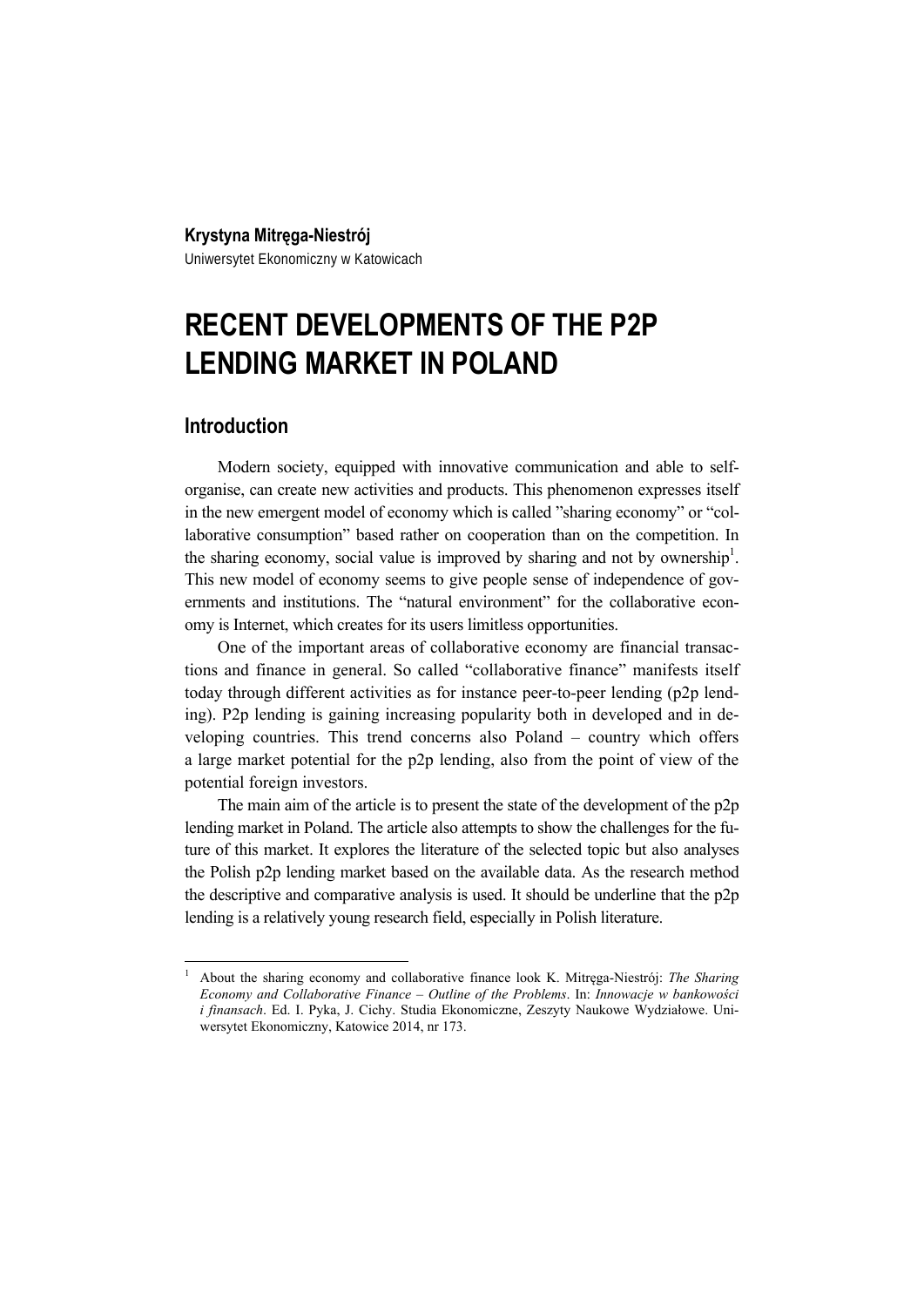### **1. P2p lending – outline of the concept**

The concept of p2p lending (known also as peer-to-peer, person-to-person or social lending) is not new – because a loan between friends or members of a family existed long before modern financial system. However today's networked world based on communication infrastructures that allows an unprecedented degree of communicating, interacting and collaboration within communities in transborder and global dimension, is important catalyst for p2p lending development. The vast development of social networks is the main driving force for this new alternative financial service. Moreover, the p2p lending is an appropriate indication of the emerging network economy.

The basic principle of peer-to-peer lending is that lending and borrowing activities occur directly among individuals, bypassing the traditional financial intermediaries as banks or financial brokers<sup>2</sup>. In peer-to-peer lending individuals make unsecured microloans to other individual borrowers<sup>3</sup>. The decision process of loan origination is given into the hand of private lenders and borrowers<sup>4</sup>.

Therefore the traditional model of lending through financial institution – when a bank is gathering funds from depositors and loans it out to households, companies etc. – is changing from "people- institution-people" to "people-topeople". The flow of funds is possible without the "expensive financial middlemen". The lender "acts as a bank" in fact in a competitive environment. The development of p2p lending is undoubtedly the proof of the phenomenon of financial disintermediation. According to Everett the disintermediation of loan contracting allows investors to deal directly with borrowers and what is impor- $\tanh$  – without costly monitoring responsibilities<sup>5</sup>. However, the monitoring does still occur, but in p2p lending is performed by peers (borrower and lender) rather than by an intermediary.

<sup>2</sup> *Value Creation in E-Business Management. 15th Americas Conference on Information Systems*. Eds. M.L. Nelson et al. AMCIS 2009, SIGeBIZ track San Francisco, CA, USA, August 6-9, 2009, Selected Papers, p. 183, 187, 188. 3

M.F. Lin, N.R. Prabhala, S. Viswanathan: *Social Networks as Signalling Mechanisms: Evidence from Online Peer-to-peer Lending*. http://people.stern.nyu.edu/bakos/wise/papers/wise2009 p09\_paper.pdf (2.09.2013), p. 1. 4 A. Bachmann, A. Becker, D. Buerckner, M. Hilker, M. Kock, M. Lehmann, P. Tiburtius: *Online* 

*Peer-to-peer Lending – A Literature Review.* "Journal of Internet Banking and Commerce" 2011, Vol. 16(2), p. 1-18. http://www.arraydev.com/commerce/jibc/2011-08/Alexander%20 Becker.pdf (3.09.2013), p. 3 and 5.

C.R. Everett: *Group Membership, Relationship Banking and Loan Default Risk: The Case of Online Social Lending*. Pepperdine University. Graziadio School of Business and Management. http://ssrn.com/abstract=1114428.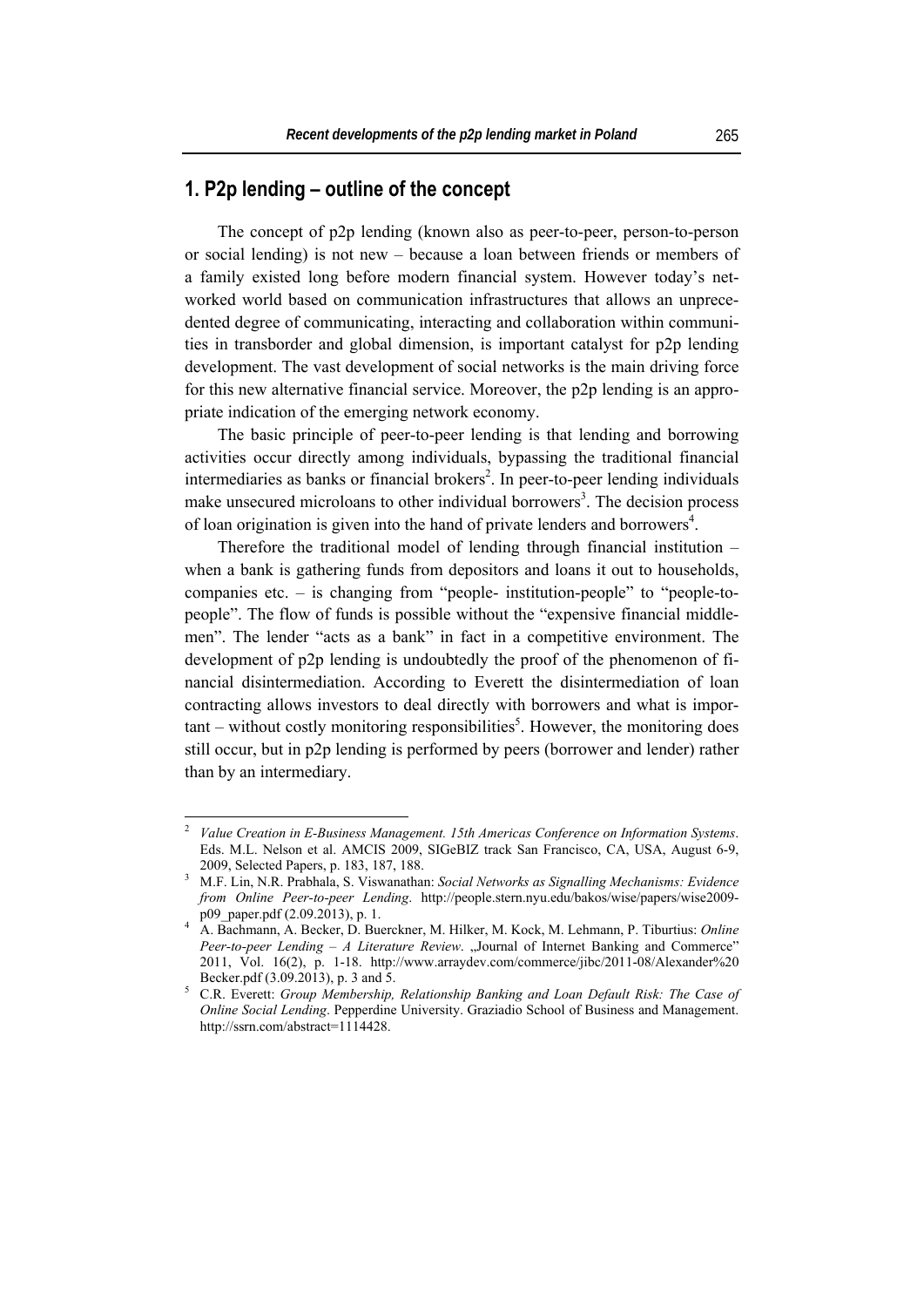The p2p lending allows lenders and borrowers, with different property and social status, to agree on conditions of the transaction fast, and most importantly – on interest rate that suits them. Social lending transactions take place very often on the principle of an auction, through the Internet, most often on portals specialized in such services  $- p2p$  Web sites (platforms). Herzenstein et al. find that P2P loan auctions are democratizing personal consumer loans, by giving access to cheaper unsecured credit to all consumers<sup>6</sup>. Using specialized databases and websites permits to – among others – search for loans, check borrowers profiles quickly and reduce the transaction costs. This is an important feature of p2p lending because the participants of the transactions can be characterized by the different degree of separation<sup>7</sup>. Other feature of the p2p participants is that the lenders and borrowers are often individuals or small and medium-sized enterprises, however this may vary according to the country and web portal. Considering types of the loans: they are mainly arranged for consumption, small business activity, studies, but there are also offers for mortgage loans. Taking under consideration the lending motives, the p2p transactions can be divided into three categories and: p2p lending driven by economic motives, p2p lending driven by social motives, 3) other p2p lending concepts - like e.g."Family and Friends" lending model.

P2p lending market can generate benefits both for borrowers and for lenders, allowing the latter to earn a higher interest rate than they would earn in a bank<sup>8</sup>. However, it is important to note that p2p lenders and borrowers can face risks. According to United States Government Accountability Office Report lenders face the risk of losing their principal and, on the for-profit platforms, the interest on their investments. While borrowers face risks largely similar to those facing borrowers using traditional banks - such as unfair lending and collection practices<sup>9</sup>.

# **2. The conditions of functioning of the p2p lending market in Poland**

The p2p lending is a booming financial service sector in many countries in the world. The first p2p lending platform was Zopa founded in 2005 in the UK. In the United States it was Kiva founded in 2005, and in Germany Smava – In

 6 M. Herzenstein, A. Rick, U.M. Dholakia, E. Lyandres: *The Democratization of Personal Consumer Loans? Determinants of Success in Online Peer-to-Peer Lending Communities*. Working Paper. http://www.rice.edu/nationalmedia/multimedia/online (2.09.2013), p. 3, 5.

They can be: the members of one family or friends, but they also can be unrelated – coming from the same region or country or even be "global participants".

M. Herzenstein, A. Rick, U.M. Dholakia, E. Lyandres: Op. cit., p. 3 and 5.

<sup>9</sup> United States Government Accountability Office (2011). *Person-to-Person Lending. New Regulatory Challenges Could Emerge as the Industry Grows*. Report to Congressional Committees. Washington, p. 22.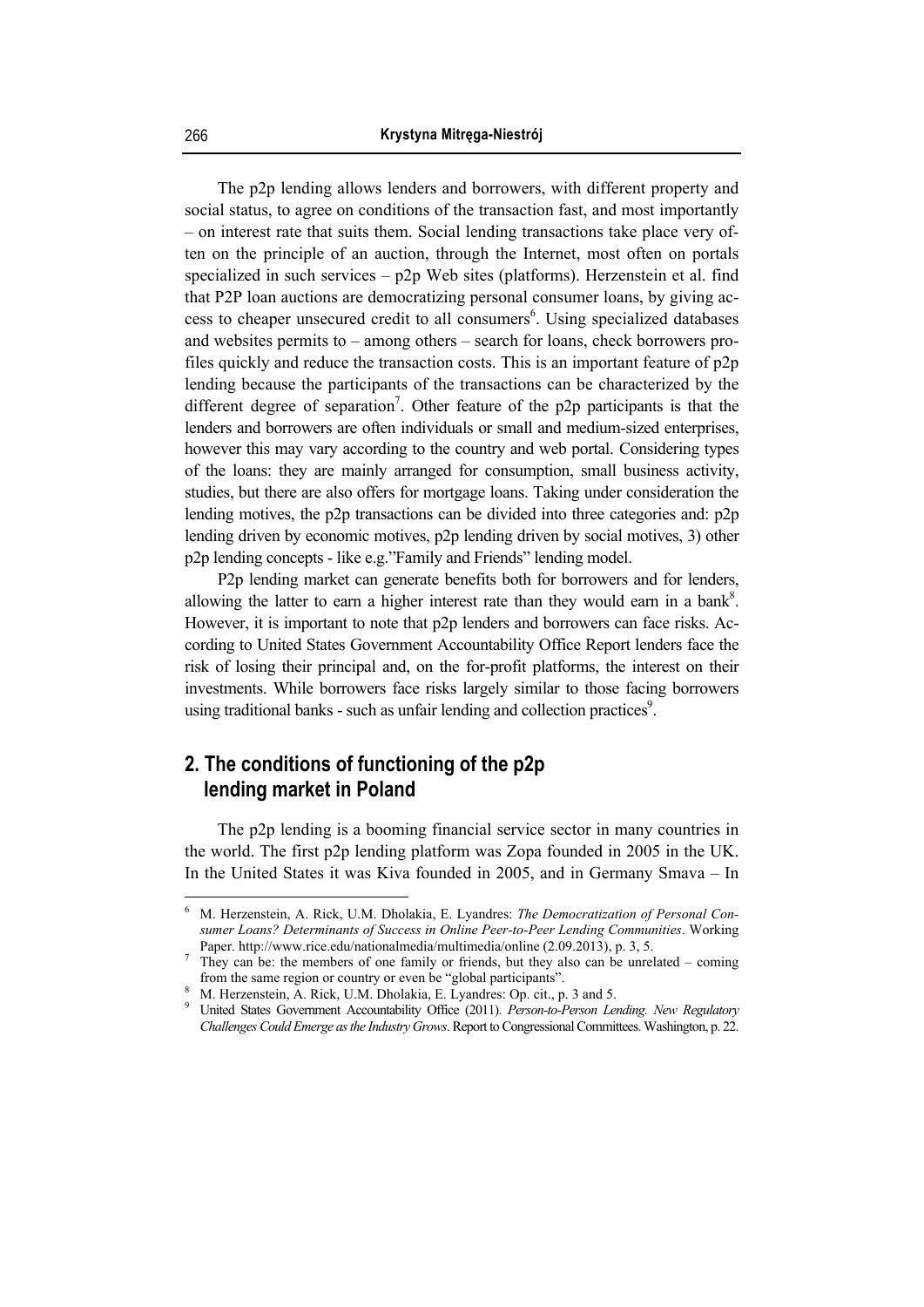2007. Since then various forms of lending platforms followed internationally. In 2008 there were 24 platforms existing worldwide (with twelve platforms in the US alone) and 33 in  $2010^{10}$ . The biggest loan volumes are generated in the US market. Although the social lending develops also in other highly developed (e.g. Great Britain, Germany, and Spain) and developing countries (e.g. China, India, and South Africa).

Person-to-person lending as the new financial phenomenon is also evolving in Poland in recent years. From the point of view of the potential Polish lenders it can be a very attractive way to invest capital, after analysing inter alia the level of interest rates, the situation in the financial market, other products offered by financial sector and of course risk connected with such an investment. The p2p lenders expect among others: better conditions than on banking deposits and the consciousness that they are more self-responsible for the capital management then in case of relaying on a financial institution. The lenders perceive p2p lending as transactions with more social dimensions and are satisfied knowing that their money can help other persons.

From the Polish borrower point of view the p2p lending seems to be a very good source of finance for persons who:

- ‒ cannot obtain bank loan from different reasons (also because of their financial situation),
- ‒ assess bank formalities to be too cumbersome,

 $\overline{a}$ 

- ‒ consider the interest rate offered by social lending platforms more favourable compared to the banks,
- ‒ have special needs or had problems with payments on their liabilities in the past,
- treat p2p loan simply as the additional, easy source of funds<sup>11</sup>.

In Poland the rising demand for funds can be observed because of the rising consumption needs (for instance a rising popularity of loans for on-line shopping in Poland). In this context, it is worth examining the problem of loans to households in Poland. The ratio of household debt (incurred by resident households of the economy and including consumer loans and mortgages) to GDP is growing (figure 1).

<sup>&</sup>lt;sup>10</sup> A. Bachmann, A. Becker, D. Buerckner, M. Hilker, M. Kock, M. Lehmann, P. Tiburtius: Op. cit., p. 3 and 5. 11 B. Owczarek, A. Stlemaszczyk, P. Janczewski: *Social Lending in Poland. Warsaw June 2008*.

http://pliki.gemius.pl/Raporty/2008/2008 Social\_lending\_in\_Poland\_2008\_EN.pdf (5.09.2013).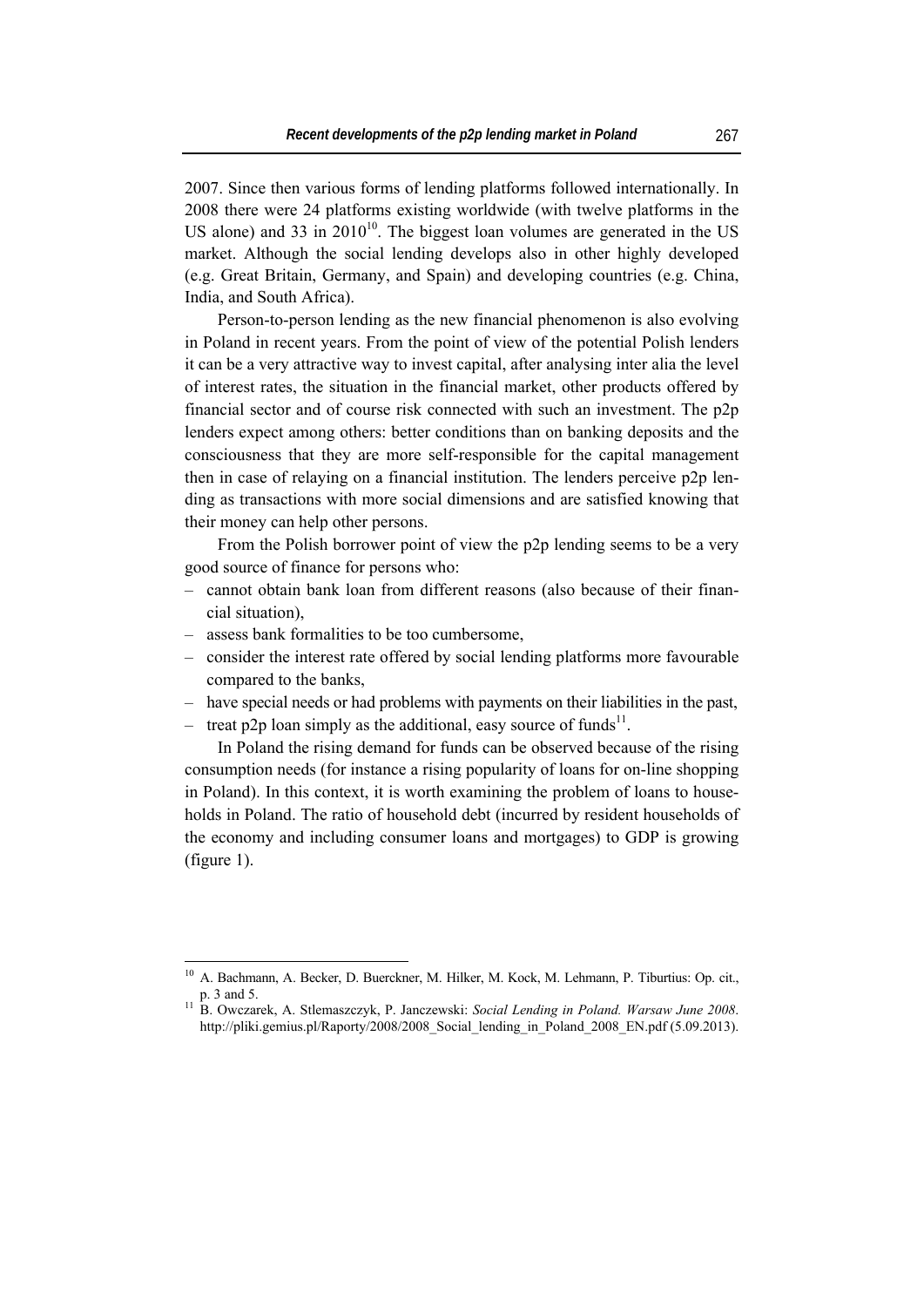

Figure 1. Household Debt to GDP for Poland from 01.10.2008 until 01.04.2012 (in %)

Although, the growth rate of loans to households is slowing down in recent years. Figure 2 shows changes in growth rate (y/y) of consumer loans and housing loans to households.



Figure 2. Changes in growth rate (y/y) of consumer loans and housing loans to households January 2006-January 2012(in %)

Source: National Bank of Poland (2013). www.nbp.pl/systemfinansowy/rsf122012.xlsx (2.09.2013).

Source: Household Debt to GDP for Poland, 2013. http://research.stlouisfed.org/fred2/graph/?s[1][id]= HDTGPDPLQ163N (9.09.2013).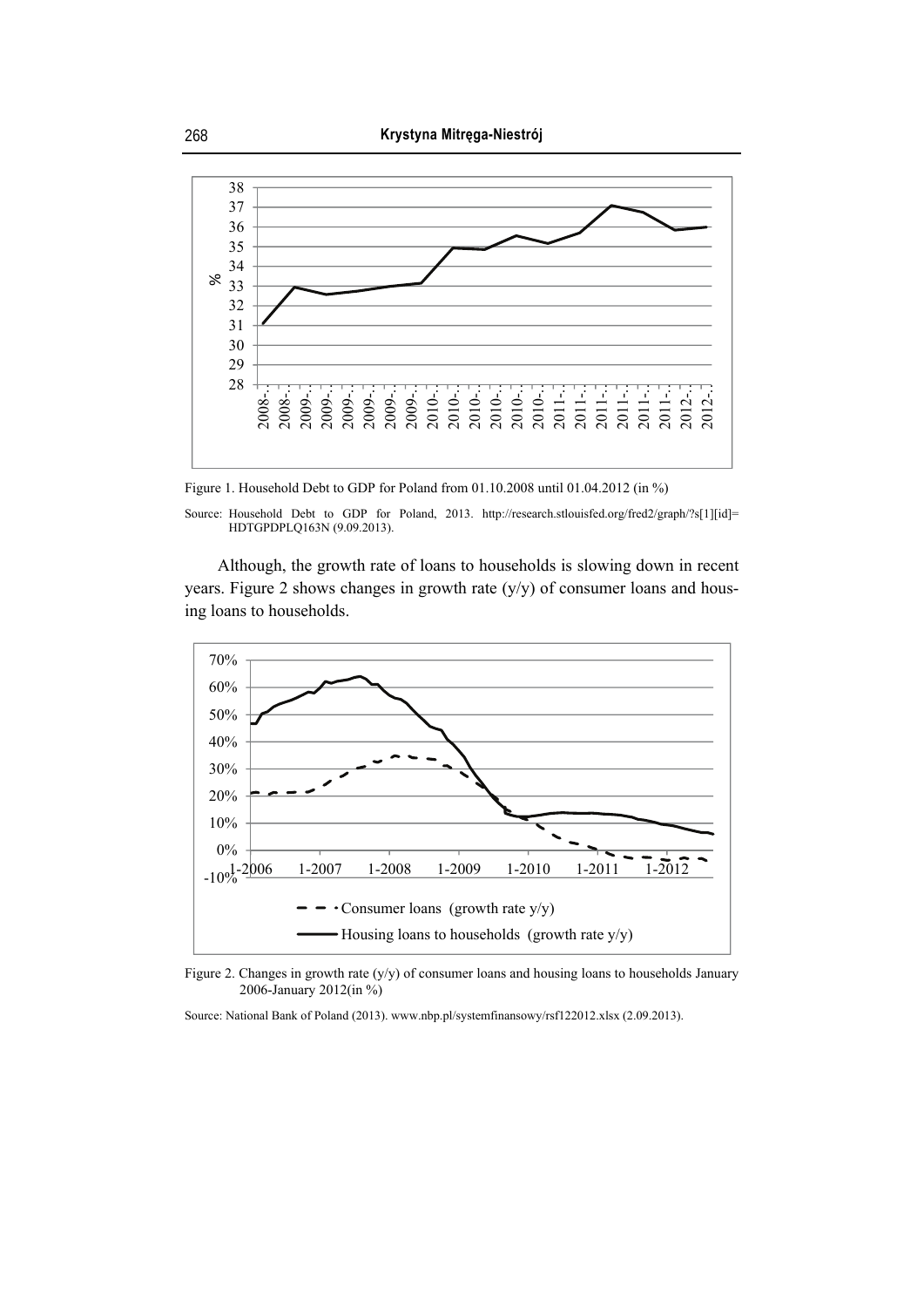There are two main reasons of this phenomenon. Firstly, a continuous tightening of the banks' lending policy, which started in the second quarter of 2008 and was caused by the deterioration in the value of the portfolio of already extended loans. It was among others a natural consequence of the slowdown in economic growth due to the global financial crisis<sup>12</sup>. Secondly, the implementation of so-called Recommendation T that has forced banks to sharpen lending criteria and was designed to limit the access to loans for persons having other credit liabilities, and for customers with lower revenue – with liabilities exceeding  $50\%$  of their households' income<sup>13</sup>. Negative impact of Recommendation T induced the Polish Financial Supervision Authority to issue the amended in February 2013, which would give banks more flexibility in awarding retail loans.

The market of non-bank loans in Poland is growing – taking into account both the size of the loans and the number of customers. The increase of revenues of loan companies can also be noticed, but the share of the rejections of a loan application in all loan companies' loans is stable (table 1).

Table 1

 $\overline{\phantom{a}}$ 

Ŧ

Main statistics about the market of non-bank loans in Poland  $\mathbf{r}$  $\overline{1}$  $\overline{\phantom{a}}$  $\blacksquare$  $\mathbf{r}$ 

|                                                      | 2007 | 2008 | 2009 | 2010 | 2011 | 2012 |
|------------------------------------------------------|------|------|------|------|------|------|
| Size of loans<br>(USD millions)                      | 463  | 586  | 555  | 617  | 648  | 710  |
| Number of customers<br>(in thousands)                | 926  | 957  | 903  | 995  | 1249 | 1358 |
| Loan companies revenues<br>(USD millions)            | 347  | 378  | 410  | 410  | 504  | 536  |
| Share of the rejections<br>of a loan application (%) | 28   | 38   | 39   | 36   | 39   | 40   |

Source: M. Bednarek: *Będzie limit kosztów dla firm pożyczkowych? To obróci się przeciw biednym*. "Gazeta Wyborcza" z 23.05.2013. http://m.wyborcza.biz/finanse/1,106503,13963416,Bedzie\_limit\_kosztow\_dla\_firm\_ pozyczkowych\_To\_obroci.html

In Poland social lending is ranked among the products of so called shadow banking, which means the offering of services and products typical of banks (they perform bank-like functions) but outside the regular banking system. What's more – the shadow banking is not subject to regulatory oversight – the

<sup>12</sup> *Financial System Development in Poland 2010*. Eds. P. Sobolewski, D. Tymoczko. National Bank of Poland, Department of Information and Public Relations, Warsaw 2012, p. 79-80. 13 *Watchdog KNF Expects Recommendation T to lower Credit Action by 5-10%* (2010).

http://www.gowarsaw.eu/en/news/watchdog-knf-expects-recommendation-t-to-lower-creditaction-by (10.09.2013).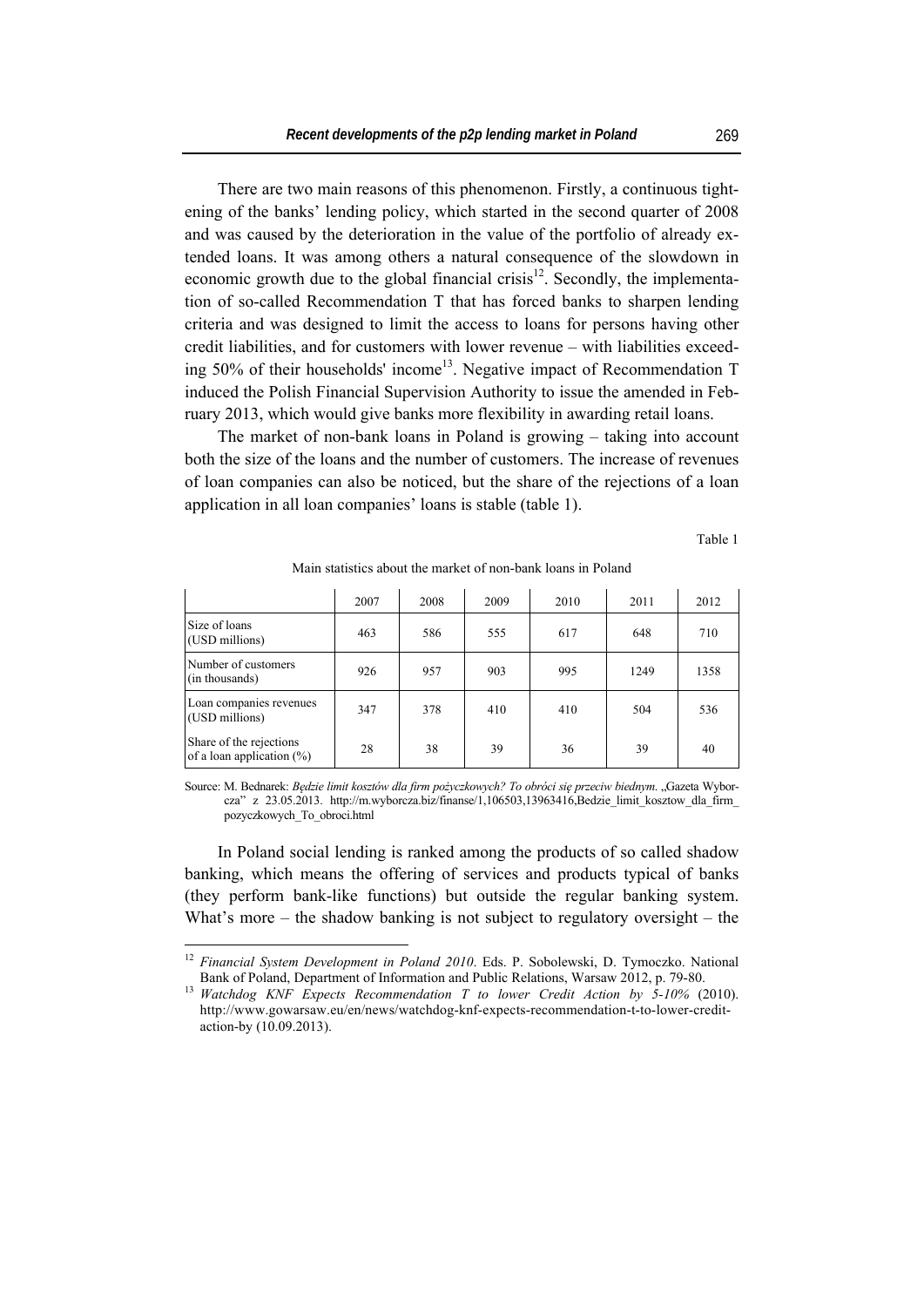Polish Financial Supervision Authority. The main legal regulations of shadow banking in Poland are the Civil Code and the Commercial Code. The "institutions" of shadow banking – the loan companies – offer particularly loans for persons who have difficulties with taking out a loan in bank or do not want to use of the banks' offer and are seeking alternative financial products.

According to the European Commission, the shadow banking can play an important role in the financial system because it can create additional sources of funding and offer other alternatives to banks (for instance deposits). But its functioning can also be a source of a number of risks for financial stability and some of these risks can be of a systemic nature<sup>14</sup>.

Undoubtedly, there are conditions for the development of alternative forms of financing like p2p lending in Poland. What is important, Polish regulations do not require a bank for the p2p lending model. This causes the transaction costs to be very low<sup>15</sup>. It should be noted that social lending in Poland is taxed with 19% capital-gains tax, lenders are not taxed by VAT, but borrowers have to pay the tax on civil-law transactions equals to 2% of loan value.

# **3. The main players of the p2p lending market in Poland**

The p2p lending market in Poland started its functioning in February 2008 when the first platform Kokos.pl began to operate. The following portals began to operate shortly thereafter: Finansowo.pl, Monetto.pl (both in March 2008, however Monetto is not operating any more) and Smava.pl (equivalent to German Smava.de platform).

At the beginning when first p2p lending platforms have launched a great part of Polish society was skeptical about such form of investing and borrowing. The threat of fraud and bankruptcies of p2p platforms hampered the development. However, thanks to changes and refining methods of verification the p2p platforms have became safer. The popularity of social lending is growing steadily in Poland. This trend is, among others, influenced by more attractive offer and promotions of p2p lending platforms.

During the first four years of the Polish p2p lending market the value of loans was estimated at PLN 130 million (approx. USD 43 million). It consisted only a small number comparing to the value of consumer loans granted by banks –

<sup>14</sup> European Commision (2012). *Green Paper. Shadow Banking*. 19.3.2012 COM(2012) 102 final, Brussels 2012. http://ec.europa.eu/internal\_market/bank/docs/shadow/green-paper\_en.pdf, p. 2 and 5. 15 *Exclusive Interview: Smava expands p2p lending to Poland* (2009). http://www.wiseclerk.

com/group-news/services/smava-expansion-p2p-lending-poland-interview/ (10.09.2013).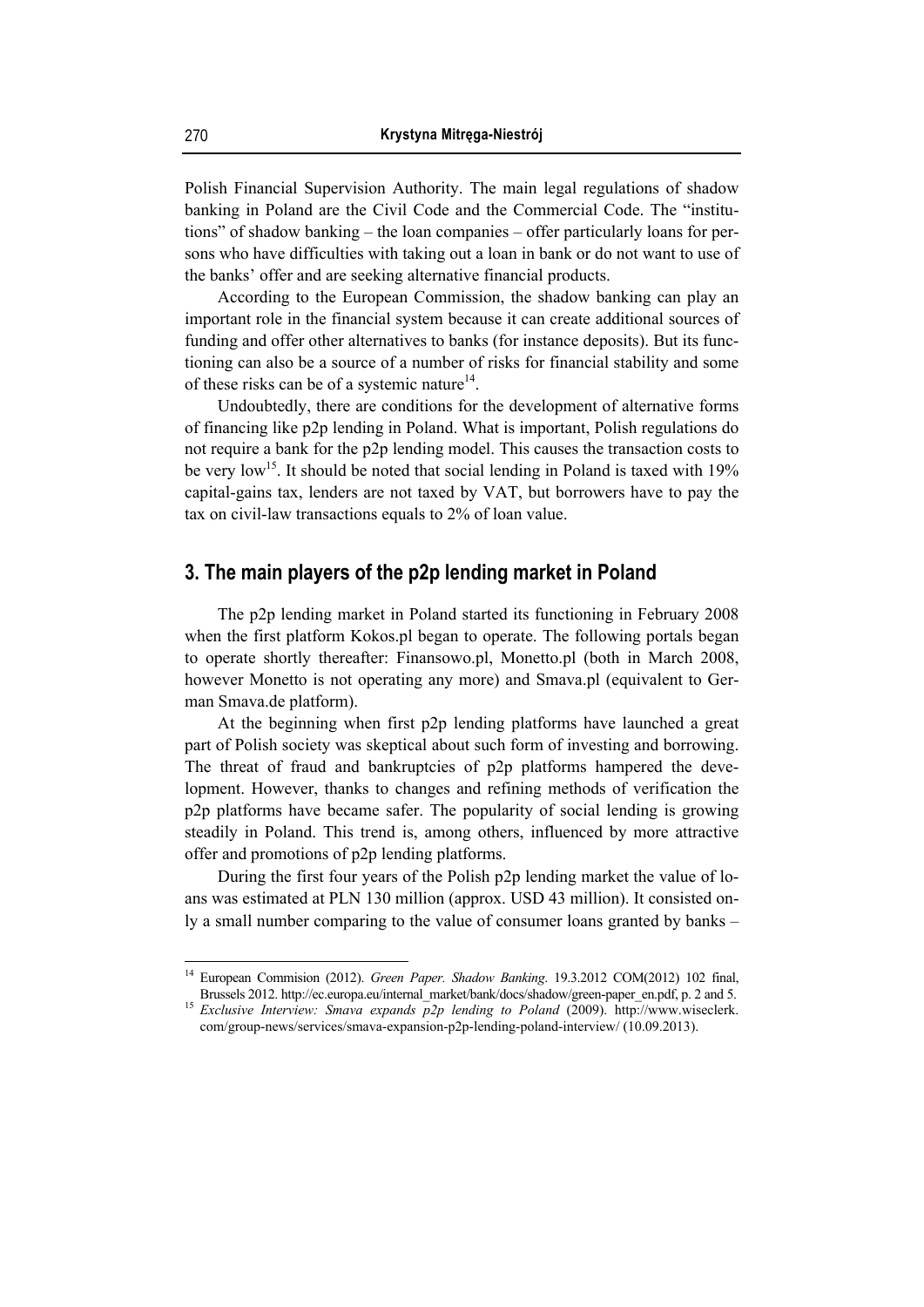more than PLN 127 billion (approx. USD 42 billion), as of February 2012. Almost half of this amount (PLN 61 million, approx. USD 20 million) was borrowed through the platform Kokos.pl, which so far has more than 180 thousand users. After five years (situation at the beginning of 2013) from launching the first p2p platform approx. half a million the Polish residents borrowed approx. PLN 250 million (USD 58.5 million)<sup>16</sup>. The owners of the p2p platforms earn money mainly on fees charged for transactions. It should be noted, that the information about the p2p lending market in Poland is limited and current, comprehensive data are lacking.

The most important players on the Polish social lending market are: Kokos.pl (with almost 80% share in invested funds through p2p lending platforms), Finansowo, Sekrata, Pożycz, SzybkoiPewnie, Bilonko, Zakra<sup>17</sup>, Now Kokos.pl is the largest social lending platform in Poland - table 2 shows the main statistics about auctions and loans at Kokos.pl.

Table 2

#### Main statistics about auctions and loans at Kokos.pl

|                                             | 2009   | 2010   | 2011   | 2012   |
|---------------------------------------------|--------|--------|--------|--------|
| Total number of auctions                    | 16,374 | 15.348 | 15.390 | 21,168 |
| Number of auctions ended with loan          | 7.919  | 10.365 | 6.989  | 8.664  |
| Average amount of the loan (approx. in USD) | 523    | 690    | 972    | 827    |

Source: *5 lat pożyczek społecznościowych w Polsce* (2013). http://bluemedia.pl/press\_room/aktualnosci/2013/5 \_lat\_pozyczek\_spolecznosciowych\_w\_polsce/) (12.09.2013).

Taking under consideration the information from the Kokos.pl (the data include the 5 years period, from the launching of the platform) the statistical investor and borrower came from Masovian Voivodeship, and is on average 34 and 33 years old. The statistical borrower borrows on average PLN 2,026 (USD 1.500) for 11 instalments.

The situation on the p2p lending market in Poland is dynamic, however there is more positive tendencies associated with entering of the new players on the market, than the bankruptcies of the p2p platforms. The Polish peer-to-peer lending market seems to be interesting for foreign p2p platforms (for instance the entrance of Swedish TrustBuddy in 2013).

<sup>16</sup> *5 lat pożyczek społecznościowych w Polsce* (2013). http://bluemedia.pl/press\_room/aktualnosci/ 2013/5\_lat\_pozyczek\_spolecznosciowych\_w\_polsce/) (12.09.2013). 17 *Zestaw Narzędzi Pożyczkodawcy*. https://znpd.pl/serwisy-sl (13.09.2013).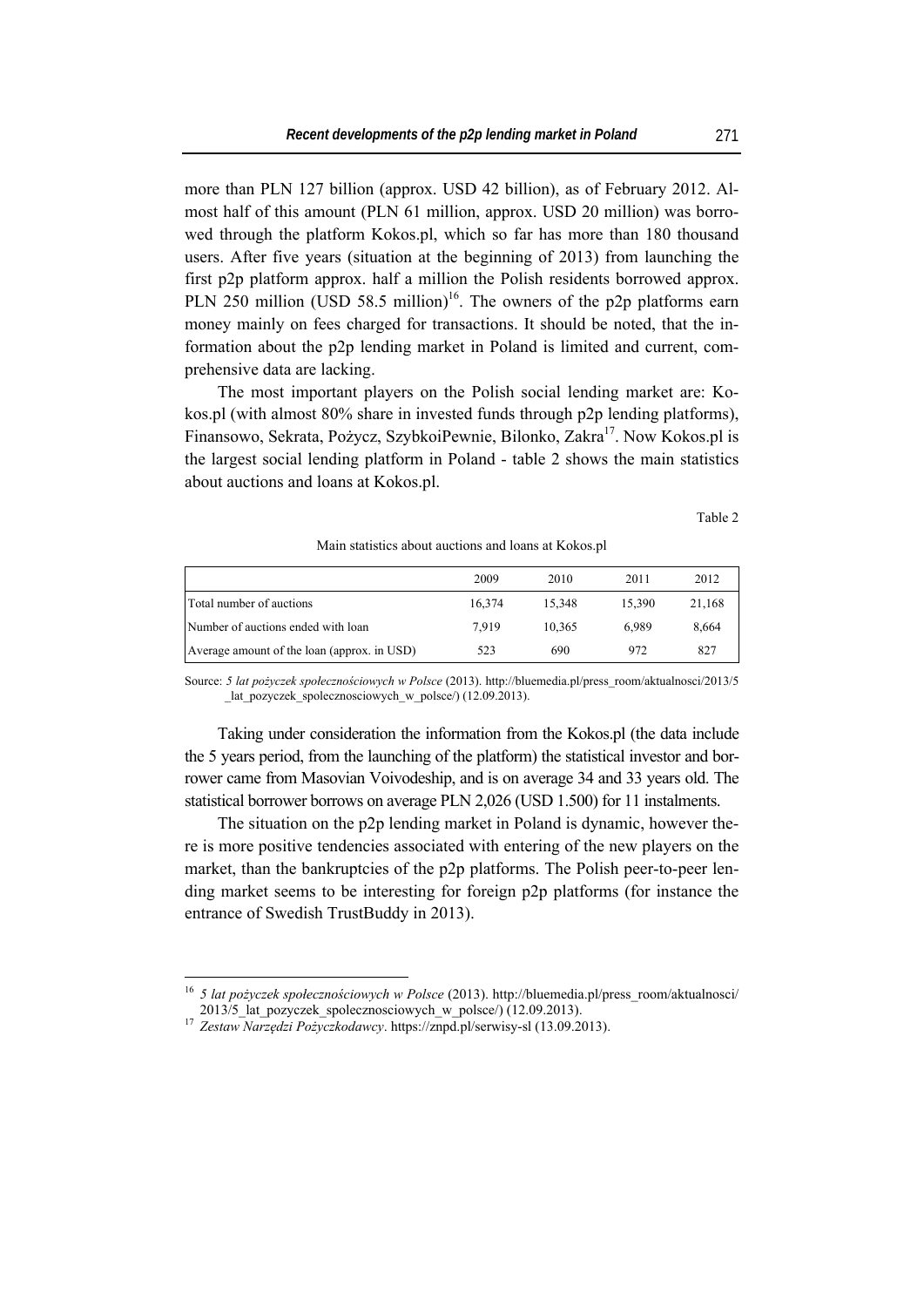# **4. Chosen problems and risks in development of p2p lending**

The p2p lending and borrowing are without a doubt the activities based on trust. One of the main problems in this type of transaction is imperfect information. In conditions of imperfect information, there is a special case of asymmetry of information. The lender does not know the borrower's situation as well as the borrower does<sup>18</sup>. The asymmetry of information produces other special problems such as adverse selection and moral hazard. For loans on p2p platforms could apply persons who have never ever received the financing through commercial banks. That is why the important risk is connected with increased activity of users with low creditworthiness. Users who built the 'pyramids of debt' by borrowing money for repayment of other obligations could generate particular problem for p2p lending market. Such users "move' among different platforms. They can create risks for the functioning of the p2p lending market and can discourage new lenders. Paradoxically, the activity of such risky users can help the platforms to gain momentum, especially the new ones<sup>19</sup>. P2p platforms argue, however, that they make every effort to get the full knowledge about a potential borrower and the lenders may learn to whom and under what conditions they lend money (very important are here the credit or users' ratings). What's more, platforms encourage the lenders to diversify the "investment portfolios" by dividing the loan amount even on the dozens of borrowers. The users of p2p platforms should remember, however, that the loans granted by the Internet are characterized by a higher level of risk, also because they are a relatively new phenomenon especially in such a country as Poland. The lender must always remember that even high rating and all verification do not guarantee timely loan repayment. There is always risk that the information about borrower is not valid and the lender has only the illusion of control.

Another problem of many p2p investors is that they do not invest enough funds to distinguish luck from investment skills. The interest rates in this lightly regulated area of financial services probably very often look "too good to be true" The procedures of credit checking and ratings used by p2p platforms could be not transparent. There is always a danger in case of platforms, which are able to

<sup>18</sup> A. Ashta, D. Assadi: *Do Social Cause and Social Technology Meet? Impact of Web 2.0 Technologies on peer-to-peer lending transactions*. Burgundy School of Business, 2008. http://www.veecus.com/

photo\_presse/press\_social%20cause%20and%20technology.pdfp (9.09.2013). 19 M. Kisiel: *Co dalej z pożyczkami społecznościowymi w Polsce?* 2011. http://www.bankier.pl/ wiadomosc/Co-dalej-z-pozyczkami-spolecznosciowymi-w-Polsce-2346965.html (13.09.2013).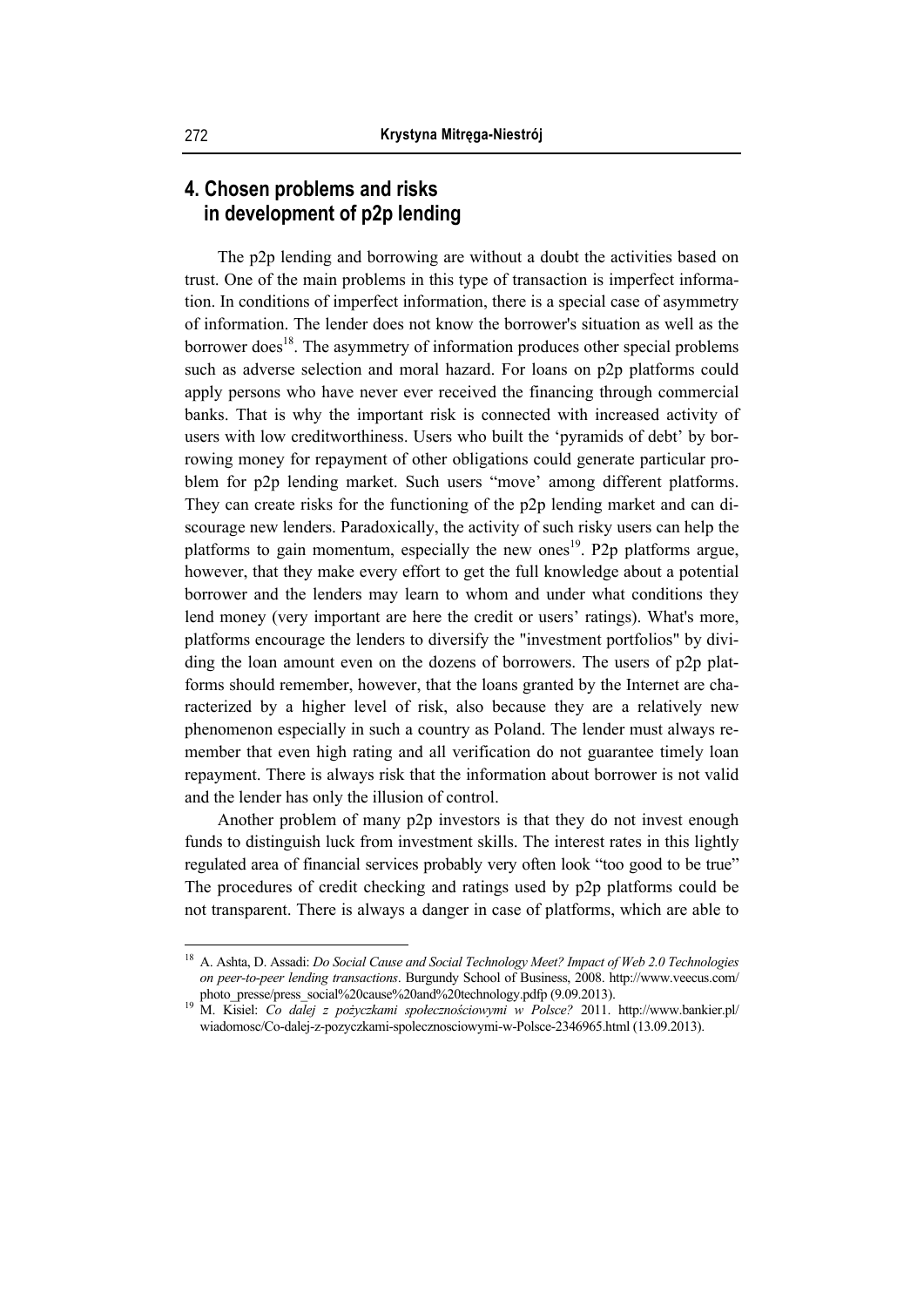approve a loan in minutes with only a few pieces of information<sup>20</sup>. The important question arises: is social lending more investing or rather more gambling. The gain of the lender is strictly limited to the interest rate and he or she can lose 100% of the initial capital. What's more, because of the novelty of the p2p platforms and problems with adequate stress tests the probability of gain or loss is impossible to define. The investors could also succumb to visions of high returns because of the strong marketing action of the p2p platforms, which also make both borrowers and lenders feel like members of exclusive clubs<sup>21</sup>.

The lenders should also bear in mind that lending decisions are made only by themselves, and p2p platforms are not responsible for their decisions. The platforms are not liable for the consequences and are not a party to the contract. It can obviously create the risk that the p2p platform may have no explicit interest in making sure that the loan is a decent one and the borrower is credible<sup>22</sup>. There are examples of  $p2p$  platforms problems because of that<sup>23</sup>.

Regulations are the important problem that arises from the development of p2p lending. The main aim of the regulation is to bring credibility and stability to the fast-growing industry and to protect the p2p users from losing their money, what can jeopardize the growth of p2p market. The regulation should focus on establishing standards for firms' credit checking procedures and minimum capital requirements<sup>24</sup>. The regulation should also focus on such problems as: the importance of explanations of the key features of the loan to borrowers by the lenders (including the key risks) before an agreement of p2p loan is made and the assessment of the credit worthiness of borrowers before granting them loans<sup>25</sup>. There are plans to introduce regulations and maybe supervision for loan companies in Poland. The ongoing government work on the regulations is criticized by the p2p lending "society" in Poland. Among the allegations, the attention is drawn to the facto that the planned regulations are in contradiction with EU directives regulating non-bank loans market. Another disadvantage is the

<sup>20</sup> P. Jenkins: *Why Peer-to-peer Lending Remains Inherently*. "Financial Times" z 22 July 2013. http://www.ft.com/intl/cms/s/0/04d6bdce-f2ee-11e2-802f 00144feabdc0.html#axzz2eIvQfmlt (12.09.2013). 21 T.R. Tresidder: *Peer To Peer Lending Review – Dangers Revealed*. http://financialmentor.com/

investment-advice/investment-due-diligence/peer-to-peer-lending-review/9777) (12.09.2013).<br><sup>22</sup> P. Jenkins: Op. cit.<br><sup>23</sup> In Poland – is the Collapse of Polish p2p Lender Monetto.pl in January 2010.

<sup>&</sup>lt;sup>24</sup> J. Hurley: *Peer-to-peer Lenders Welcome Regulation*. "The Telegraph" z 10 December 2012. http://www.telegraph.co.uk/finance/yourbusiness/9735184/Peer-to-peer-lenders-welcome-regu

lation.html (13.09.2013). 25 A. Ellis: *Regulation for Peer-to-peer Lenders Comes one Step Closer*. http://www.moneysaving expert.com/news/loans/2013/10/regulation-for-peer-to-peer-lenders-comes-one-step-closer.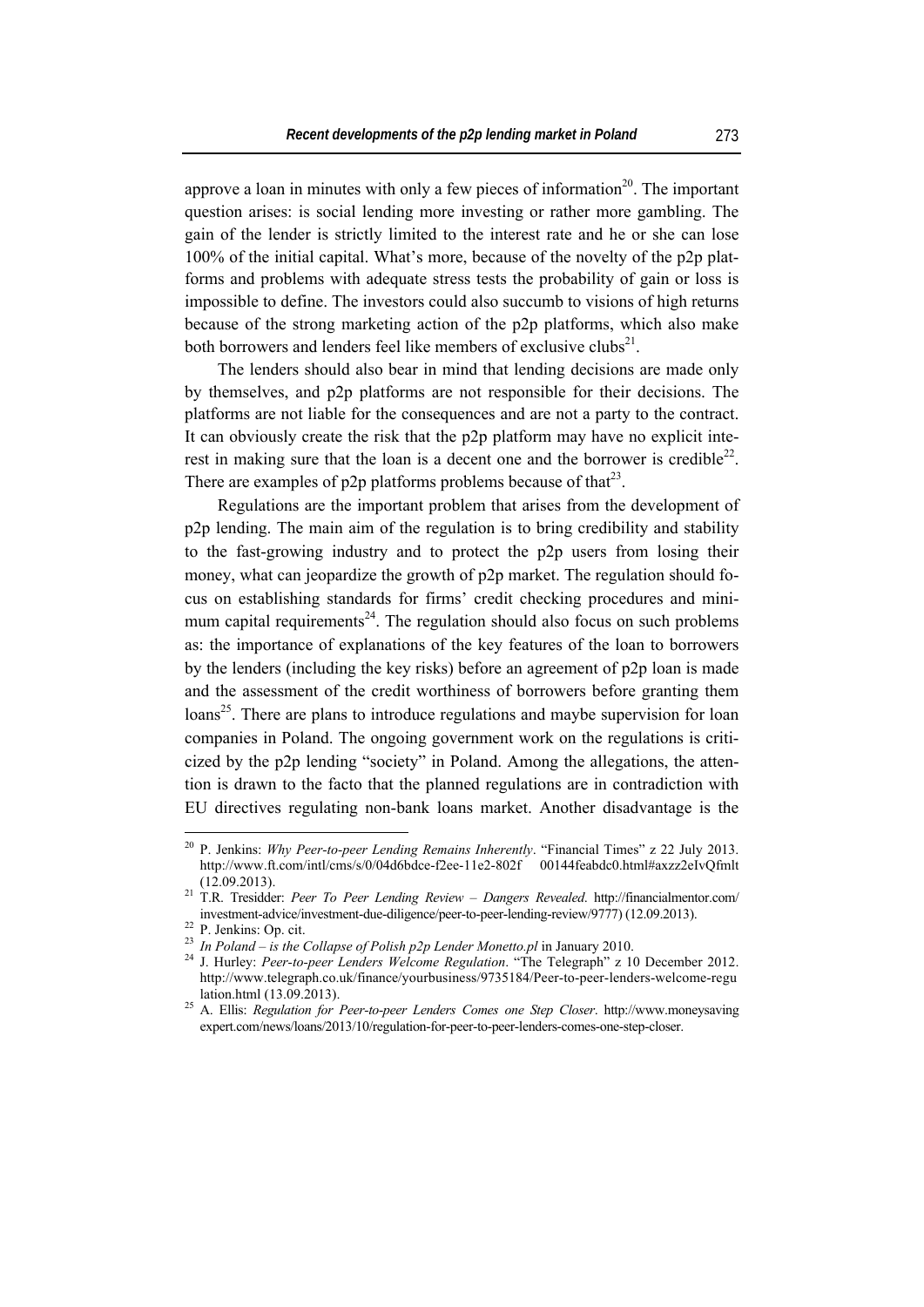withdrawal of the plan for the creation of a register of loan companies. As a result, one of the most important purpose of the regulations, the safety of the client, will not be achieved. There is a wide social action and lending companies protest against this kind of solutions<sup>26</sup>. It seems that too much regulation of social lending could lead less attractive interest rates for p2p investors and borrowers. However, from the other hand making it "more safe" could result in its greater popularity and higher demand on such services. One of the most important issues for the future development of the social lending is also the education of the p2p lending market clients.

### **Conclusions**

 $\overline{a}$ 

The p2p lending develops quickly in the world in recent years. It turns out that financial institutions aren't already essential for attractive investing or borrowing money. The main benefit of p2p financing is that lenders get quite high returns and borrowers – low-cost loans. P2p lending is also developing in Poland. Kokos.pl or Finansowo.pl – are the examples of web platforms offering such services, which gain more and more clients. In addition, its users have willingly accepted the p2p loans. The market of non-bank loans in Poland is growing – taking into account both the size of the loans and the number of customers. However, the Polish social lending market is still tiny comparing to the British or American ones. There is untapped potential in the Polish p2p lending market and rising demand for sources of financing alternative to banks and new possibilities to invest funds.

The future perspectives of Polish p2p lending seem to be very promising. However, it is hard to imagine that the p2p lending platforms could become the potential rivals of mainstream banking. The p2p lending is however not free from important questions, which also concern the dangers connected with such financial services, for instance: information asymmetry and its consequence and general – the safety of the transactions. All the time it seems to be an open question concerning regulation of this type of financial services. The future depends on the situation of p2p platforms – among others: their security and transparency.

<sup>26</sup> *Rządowe propozycje regulacji rynku pożyczkowego nierówno traktują podmioty na nim działające* (2014). http://biznesguide.pl/rzadowe-propozycje-regulacji-rynku-pozyczkowego-nierowno-traktujapodmioty-na-nim-dzialajace/ (23.06.2014).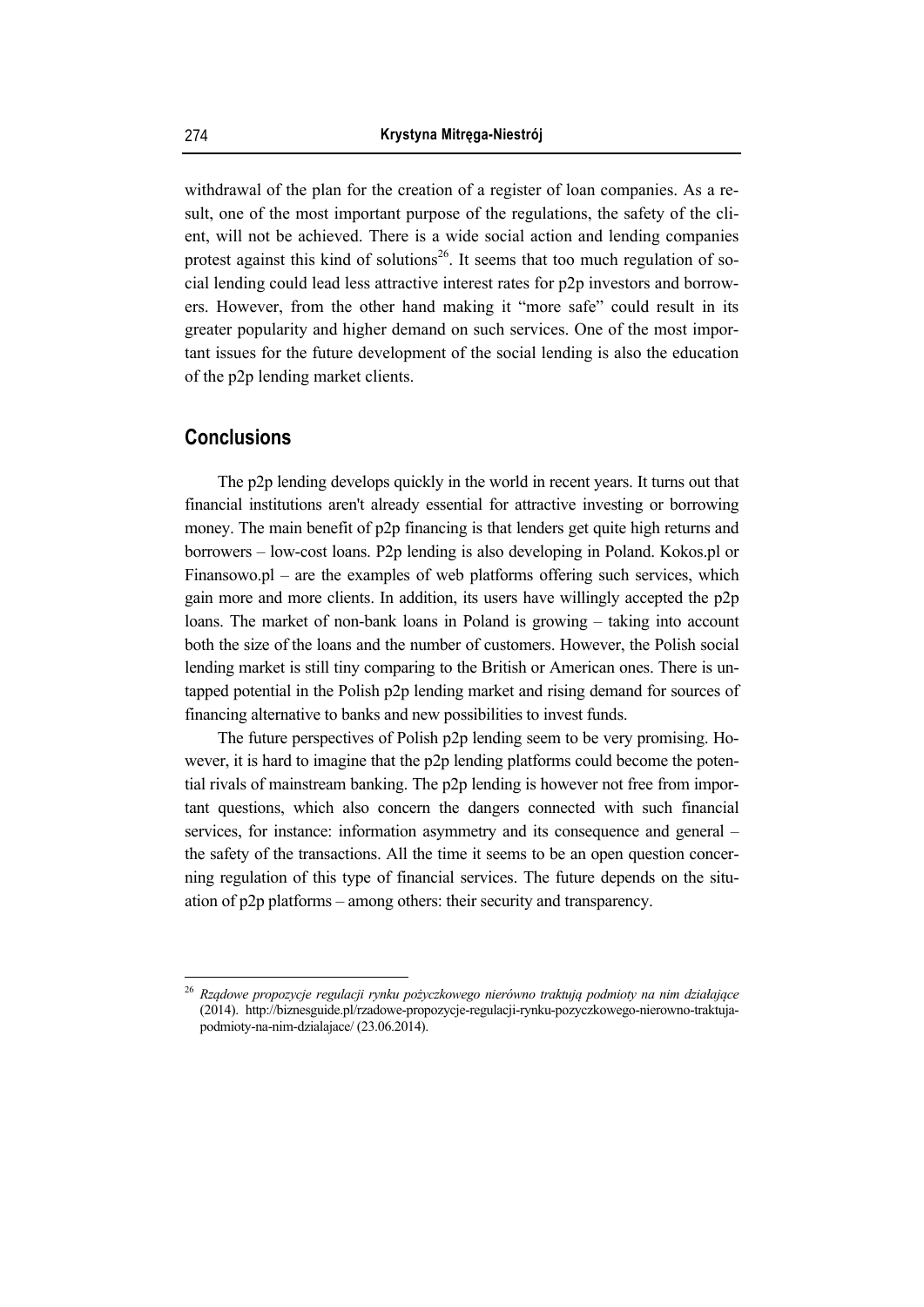## **References**

Ashta A., Assadi D.: *Do Social Cause and Social Technology Meet?* 2008.

- *Impact of Web 2.0 Technologies on peer-to-Peer Lending Transactions*. Burgundy School of Business. http://www.veecus.com/photo\_presse/press\_social%20cause% 20and%20technology.pdfp (9.09.2013).
- Bachmann A., Becker A., Buerckner D., Hilker M., Kock M., Lehmann M., Tiburtius P.: *Online Peer-to-peer Lending – A Literature Review*. "Journal of Internet Banking and Commerce" 2011, Vol. 16(2). http://www.arraydev.com/commerce/jibc/2011- 08/Alexander%20Becker.pdf (3.09.2013).
- *Background release* (2013). http://english.bluemedia.pl/press\_room/backgrounder/
- *Bankowość równoległa* (2013). http://www.bezbik-kredyty.pl (12.09.2013).
- Bednarek M.: *Będzie limit kosztów dla firm pożyczkowych? To obróci się przeciw biednym*. "Gazeta Wyborcza" z 23.05.2013. http://m.wyborcza.biz/finanse/1,106503, 13963416,Bedzie\_limit\_kosztow\_dla\_firm\_pozyczkowych\_To\_obroci.html
- *Bezpieczeństwo inwestycji* (2013). https://kokos.pl/info/bezpieczenstwo\_inwestycji (10.09.2013).
- Ellis A.: *Regulation for Peer-to-peer Lenders Comes one Step Closer*. http://www. moneysavingexpert.com/news/loans/2013/10/regulation-for-peer-to-peer-lenderscomes-one-step-closer
- European Commission. *Green Paper. Shadow Banking*. 19.3.2012 COM(2012) 102 final. Brussels 2012. http://ec.europa.eu/internal\_market/bank/docs/shadow/green-paper\_en.pdf
- Everett C.R.: *Group Membership, Relationship Banking and Loan Default Risk: The Case of Online Social Lending*. Pepperdine University – Graziadio School of Business and Management, 2010. http://ssrn.com/abstract=1114428
- *Exclusive Interview: Smava expands p2p lending to Poland* (2009). http://www.wisec lerk.com/group-news/services/smava-expansion-p2p-lending-poland-interview/ (10.09.2013).
- *Express Interest-free Loans from Kokos.pl* (2013). http://english.bluemedia.pl/press\_ room/news/2013/express\_interest-free\_loans\_from\_kokospl/) (9.09.2013).
- *Finansowo.pl* (2013). https://www.finansowo.pl/ (12.09.2013).
- Herzenstein M., Rick A., Dholakia U.M., Lyandres E.: *The Democratization of Personal Consumer Loans? Determinants of Success in Online Peer-to-Peer Lending Communities*. Working Paper, 2008. http://www.rice.edu/nationalmedia/multimedia/ online (2.09.2013).
- *Household Debt to GDP for Poland*, 2013. http://research.stlouisfed.org/fred2/graph/ ?s[1][id]=HDTGPDPLQ163N (9.09.2013).
- Hurley J.: Peer-to-peer Lenders Welcome Regulation. "The Telegraph" 2012, 10 December. http://www.telegraph.co.uk/finance/yourbusiness/9735184/Peer-to-peer-lenders-welcome -regulation.html (13.09.2013).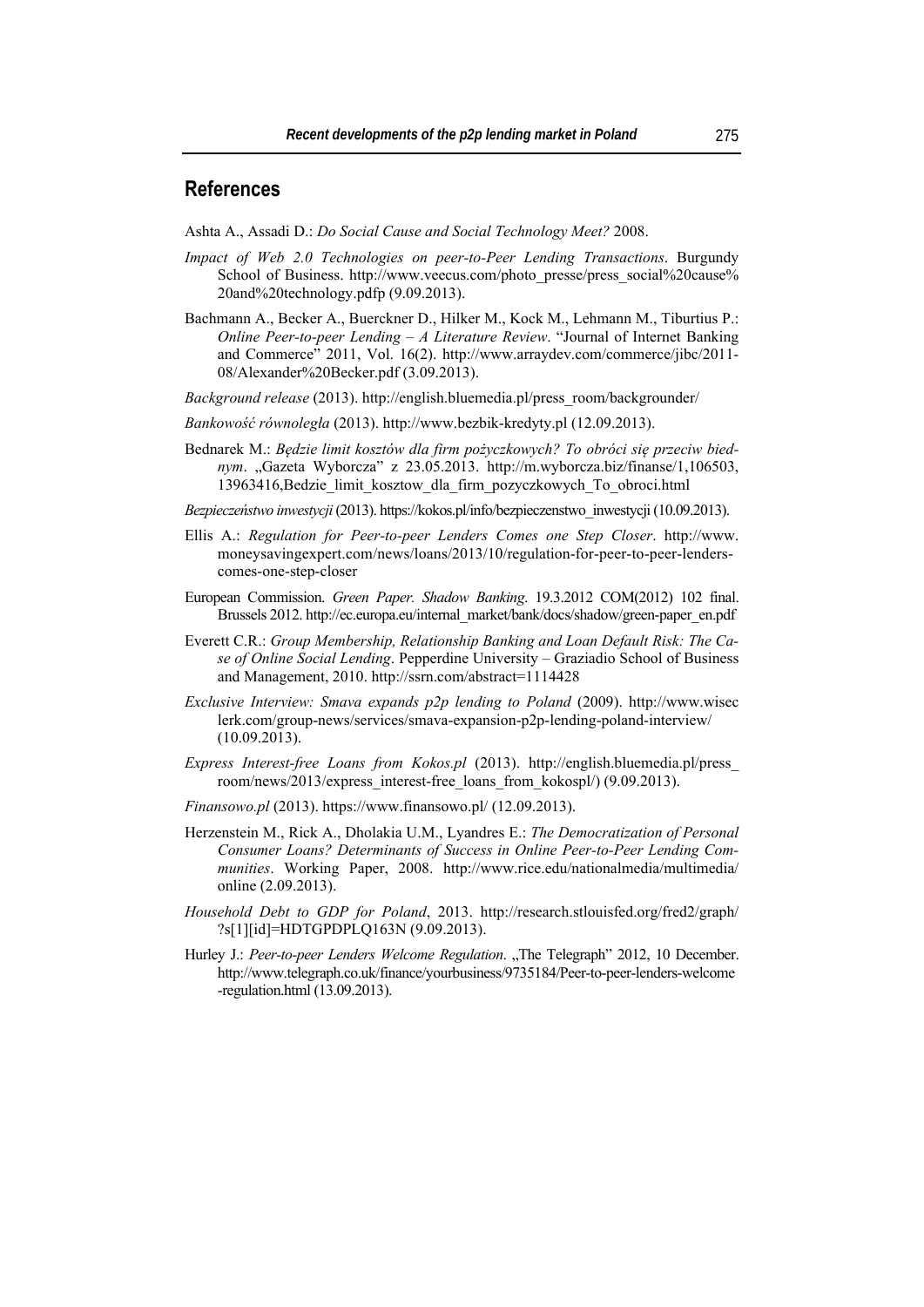- Jenkins P.: *Why Peer-to-peer Lending Remains Inherently.* "Financial Times" 2013, 22 July. http://www.ft.com/intl/cms/s/0/04d6bdce-f2ee-11e2-802f 00144feabdc0.html #axzz2eIvQfmlt (12.09.2013).
- *5 lat pożyczek społecznościowych w Polsce* (2013). http://bluemedia.pl/press\_room/ aktualnosci/2013/5\_lat\_pozyczek\_spolecznosciowych\_w\_polsce/) (12.09.2013).
- Kisiel M.: *Co dalej z pożyczkami społecznościowymi w Polsce?* 2011. http://www. bankier.pl/wiadomosc/Co-dalej-z-pozyczkami-spolecznosciowymi-w-Polsce-23469 65.html (13.09.2013).
- Lin M.F., Prabhala N.R., Viswanathan S.: *Social Networks as Signalling Mechanisms: Evidence from Online Peer-to-peer Lending*. http://people.stern.nyu.edu/bakos/ wise/papers/wise2009-p09\_paper.pdf (2.09.2013).
- National Bank of Poland (2013). www.nbp.pl/systemfinansowy/rsf122012.xlsx (2.09.2013).
- *Value Creation in E-Business Management'. 15th Americas Conference on Information Systems, AMCIS 2009*. Eds. M.L. Nelson et al. SIGeBIZ track San Francisco, CA, USA, August 6-9, 2009, Selected Papers.
- Owczarek B., Stlemaszczyk A., Janczewski P.: *Social Lending in Poland*. Warsaw 2008. http://pliki.gemius.pl/Raporty/2008/2008\_Social\_lending\_in\_Poland\_2008\_EN.pdf (5.09.2013).
- *Rządowe propozycje regulacji rynku pożyczkowego nierówno traktują podmioty na nim działające (2014)*. http://biznesguide.pl/rzadowe-propozycje-regulacji-rynku-pozy czkowego-nierowno-traktuja-podmioty-na-nim-dzialajace/ (23.06.2014).
- *Financial system development in Poland 2010*. Eds. P. Sobolewski, D. Tymoczko. National Bank of Poland, Department of Information and Public Relations, Warsaw 2012.
- Tresidder T.R.: *Peer To Peer Lending Review Dangers Revealed*. 2013. http://finan cialmentor.com/investment-advice/investment-due-diligence/peer-to-peer-lendingreview/9777) (12.09.2013).
- United States Government Accountability Office. *Person-to-Person Lending. New Regulatory Challenges Could Emerge as the Industry Grows*. Report to Congressional Committees. Washington 2011.
- *Watchdog KNF Expects Recommendation T to Lower Credit Action by 5-10%* (2010). http://www.gowarsaw.eu/en/news/watchdog-knf-expects-recommendation-t-to-lowercredit-action-by (10.09.2013).
- *Zestaw Narzędzi Pożyczkodawcy*. https://znpd.pl/serwisy-sl (13.09.2013).

# **AKTUALNY STAN ROZWOJU RYNKU P2P W POLSCE Streszczenie**

Głównym celem artykułu jest przedstawienie obecnego stanu rozwoju rynku transakcji 2p2 w Polsce. W artykule podjęto również próbę przedstawienia głównych wyzwań dla przyszłości tego rynku. Pożyczki p2p są dynamicznie rozwijającym się sek